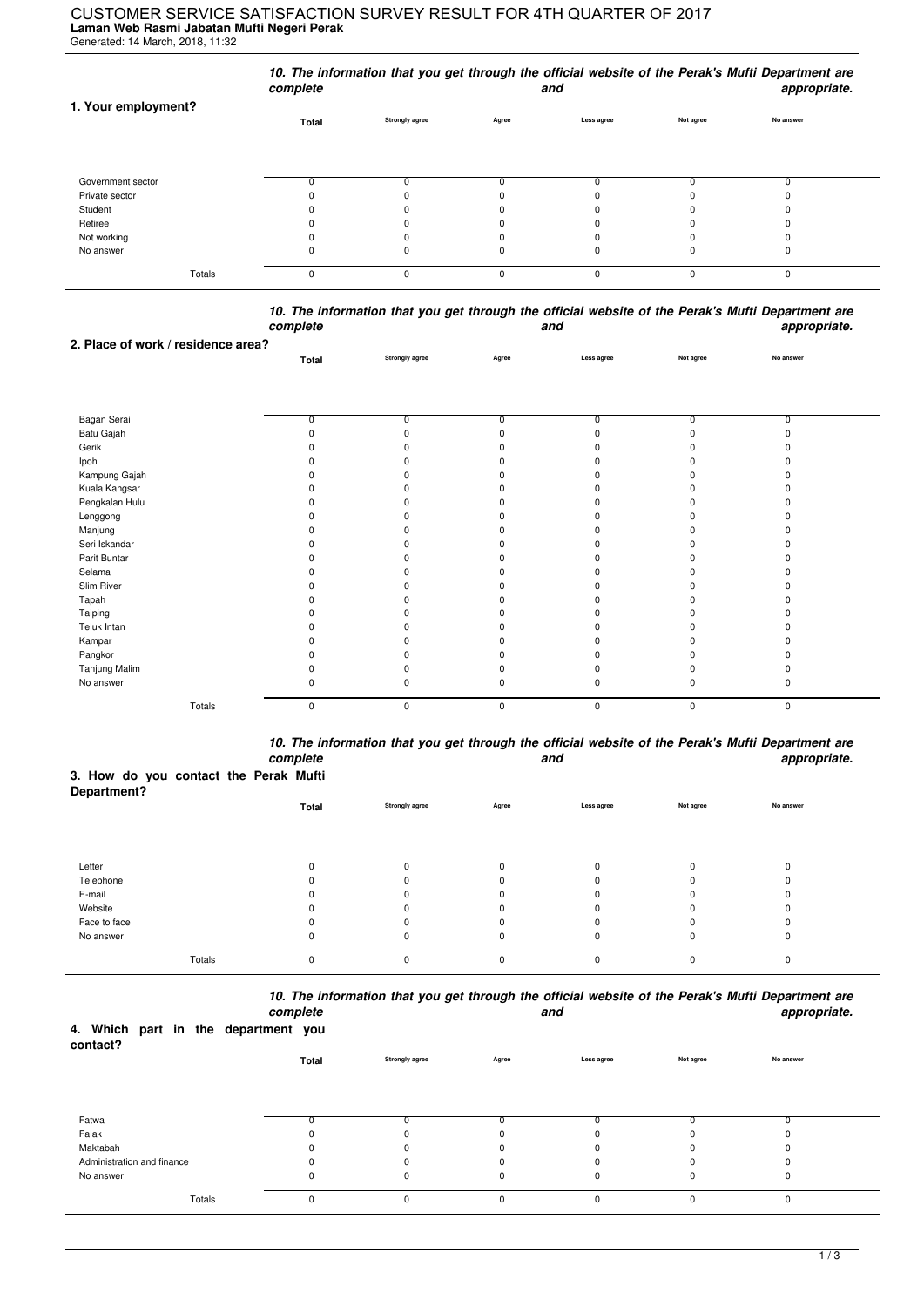| 5. Please indicate the services provided by      | complete |                       |          | and        |           | 10. The information that you get through the official website of the Perak's Mufti Department are<br>appropriate. |
|--------------------------------------------------|----------|-----------------------|----------|------------|-----------|-------------------------------------------------------------------------------------------------------------------|
| this department.                                 | Total    | <b>Strongly agree</b> | Agree    | Less agree | Not agree | No answer                                                                                                         |
| The Issuance Of Fatwa                            | 0        | 0                     | 0        |            | 0         | 0                                                                                                                 |
| Management Of Tauliah                            |          |                       |          |            |           |                                                                                                                   |
| Self Declaration Friday                          |          |                       |          |            |           |                                                                                                                   |
| <b>Islamic Concern</b>                           |          |                       |          |            |           |                                                                                                                   |
| Determination / Check Direction Of<br>Qiblah     | 0        | $\Omega$              | n        |            | C         | ŋ                                                                                                                 |
| Preparation Of Hijri Timetable / Prayer<br>Times | 0        | $\Omega$              | O        | $\Omega$   | $\Omega$  | $\Omega$                                                                                                          |
| Sun's Observation / Moon's Observation           | 0        | $\Omega$              |          |            |           |                                                                                                                   |
| No answer                                        | n        |                       |          |            |           | 0                                                                                                                 |
| Totals                                           | 0        | $\Omega$              | $\Omega$ | $\Omega$   | $\Omega$  | 0                                                                                                                 |

## *10. The information that you get through the official website of the Perak's Mufti Department are* **and** and **appropriate.**

|                    |  | complete                                    |
|--------------------|--|---------------------------------------------|
|                    |  | 6. Your opinion about management            |
|                    |  | ccredited teaching service to teach Islamic |
| in state of Perak. |  |                                             |

| <b> .</b>         | Total    | <b>Strongly agree</b> | Agree    | Less agree | Not agree | No answer |  |
|-------------------|----------|-----------------------|----------|------------|-----------|-----------|--|
|                   |          |                       |          |            |           |           |  |
| Excellent         |          |                       |          |            |           |           |  |
| Very satisfactory |          |                       | 0        |            |           |           |  |
| Satisfactory      |          |                       | 0        |            |           |           |  |
| Less satisfactory |          |                       | 0        |            |           |           |  |
| Not satisfactory  |          |                       | $\Omega$ |            |           |           |  |
| No answer         | 0        |                       | 0        |            | 0         |           |  |
| Totals            | $\Omega$ | $\Omega$              | $\Omega$ | ŋ          | O         |           |  |

## *10. The information that you get through the official website of the Perak's Mufti Department are*

|                                                                                                                    | complete |                       |          | and        |           | iv. The implificulture that you get through the only ar website of the Felax's multi-bepartment are<br>appropriate. |
|--------------------------------------------------------------------------------------------------------------------|----------|-----------------------|----------|------------|-----------|---------------------------------------------------------------------------------------------------------------------|
| Recognition credential of<br>7.<br>teaching to candidates who managed to<br>brings many benefits to the community. | Islamic  |                       |          |            |           |                                                                                                                     |
|                                                                                                                    | Total    | <b>Strongly agree</b> | Agree    | Less agree | Not agree | No answer                                                                                                           |
|                                                                                                                    |          |                       |          |            |           |                                                                                                                     |
| Strongly agree                                                                                                     | O        |                       |          |            |           |                                                                                                                     |
| Agree                                                                                                              |          |                       |          |            |           |                                                                                                                     |
| Less agree                                                                                                         |          |                       |          |            |           |                                                                                                                     |
| Not agree                                                                                                          |          |                       |          |            |           |                                                                                                                     |
| No answer                                                                                                          |          |                       |          |            |           |                                                                                                                     |
| Totals                                                                                                             | 0        |                       | $\Omega$ | 0          |           | $\Omega$                                                                                                            |

*10. The information that you get through the official website of the Perak's Mufti Department are complete and appropriate.*

**8. Service of checking qiblah direction that**

| provided is:      | Total | <b>Strongly agree</b> | Agree    | Less agree | Not agree | No answer |  |
|-------------------|-------|-----------------------|----------|------------|-----------|-----------|--|
|                   |       |                       |          |            |           |           |  |
| Excellent         |       |                       |          |            |           |           |  |
| Very satisfactory |       |                       |          |            |           |           |  |
| Satisfactory      |       | ŋ                     |          |            |           |           |  |
| Less satisfactory |       | 0                     |          |            |           |           |  |
| Not satisfactory  |       | <sup>0</sup>          |          |            |           |           |  |
| No answer         | 0     | 0                     |          | 0          | 0         |           |  |
| Totals            | 0     | 0                     | $\Omega$ | $\Omega$   | $\Omega$  | $\Omega$  |  |